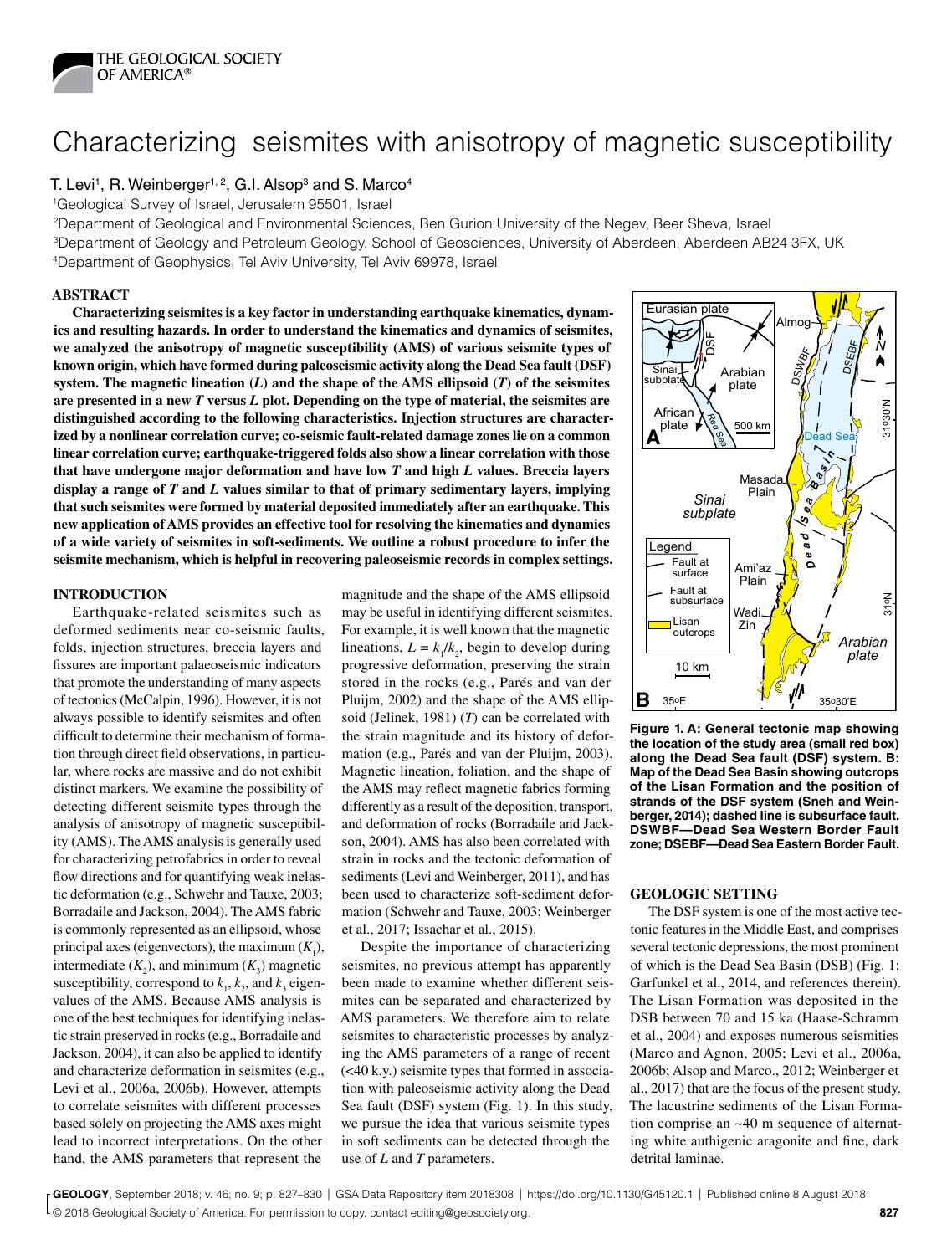Paleoseismic records reveal numerous  $M > 5.5-6$  earthquake events, as well as several  $M > 7$  earthquake events, during the late Pleistocene and the Holocene (Marco and Klinger, 2014). During this seismic activity, different types of seismites were formed (Fig. 2): (1) a set of syn-depositional normal faults and an envelope of deformed rock volume, known as a damage zone (Levi et al., 2014); (2) folds and fold-thrust systems, which formed mass transport deposits (MTDs) at the near surface that were controlled by gravity-driven movement toward the depocenter (Alsop and Marco, 2012; Alsop et al., 2017; Weinberger et al., 2017); (3) injection clastic dikes, which formed due to fluidization of the Lisan source layers during seismic events (Levi et al., 2006a, 2006b); (4) sheared clastic dikes, which are associated with coseismic horizontal beddingplane slip and gouge formation (Weinberger et al., 2016); and (5) breccia layers, which formed on the bottom of the lake by the mixing of laminated fragments in Dead Sea water during earthquake shaking (Marco and Agnon, 2005). Following significant drying of Lake Lisan at 14–11 ka, and the occurrence of strong earthquakes, sets of clastic dikes were formed dynamically by host-rock fracturing and injection of the fluidized detrital material from the source layers (Levi et al., 2006a, 2006b). The injection of this fluidized material ~18 m below the surface was mainly vertical, in association with turbulent flow conditions, while close to the surface, the injection was horizontal and laminar (Levi et al., 2006b).

#### **THE** *T***-***L* **PLOT**

AMS may be represented by a magnitude ellipsoid, where the most frequently used anisotropy parameters are the mean susceptibility  $k_m$ , the anisotropy degree *P*, the magnetic lineation *L*, the magnetic foliation *F*, and the AMS shape parameter *T*, measuring the range from prolate (−1 < *T* < 0) through neutral (*T* = 0) to oblate (0 < *T*< 1) ellipsoids (Jelinek, 1981; Borradaile and Jackson, 2004).

During deformation of soft sediments, the strain ellipsoid may vary and be accompanied by formation of a lineation. Respectively, this process can be expressed as an increase in the values of *L* and a change in the value of *T*. However, the use of such plots, or similar, has not yet been implemented (but see the *T*-*F* relations of Hrouda and Ježek [2014, their equation 12]), especially in the study of soft-sediment deformation.

Mathematically, *L* is described as:

$$
L = P(k_3 / k_2), \tag{1}
$$

where

$$
P = (k_1 / k_3) \tag{2}
$$

is the anisotropy degree. The AMS shape parameter *T* (Jelinek, 1981) is described as

**Figure 2. A: A normal fault in the Masada Plain with a breccia layer located at the hanging wall on the right. B: Two sets of mass transport deposits (MTD) in Ami'az Plain, cross-cut by an injection clastic dike. C: An injection clastic dike in Ami'az Plain filled with clay-rich sediment, cross-cutting the Lisan Formation ~12 m above its source layer.**

 $k<sub>3</sub>$ 

$$
T = (2 \ln k_2 - \ln k_1 - \ln k_3) / (\ln k_1 - \ln k_3). \tag{3}
$$

Equation 1 can be presented according to the log rules

$$
\ln(L) = \ln\left(\frac{k_1}{k_3}\right) + \ln\left(\frac{k_3}{k_2}\right). \tag{4}
$$

Inserting Equation 4 into Equation 3, the *T*-*L* can be then described as

$$
T = \left[-\frac{2}{\ln\left(\frac{k_1}{k_3}\right)}\ln(L)\right] + 1,\tag{5}
$$

where a line is defined with slope of  $\ln\left(\frac{k_1}{1}\right)$ 

and an intercept of 1.

For convenience, ln(*L*) can be approximated as  $L-1$  (within 5% for values ranging between 1 and ~1.1), or the *L* values can be presented on a logarithmic axis.

In cases where the samples share similar  $k_1/k_3$ , the slope of Equation 5 is expected to be constant and the correlation between *T* and *L* is linear (up to  $L \approx 1.2$ ) (Fig. 3; A curve). For these samples, the results are displayed in the lowerleft half of the plot, below the line corresponding to the sample with the maximum *P*. In cases where the samples do not share similar  $k_1/k_3$ , the correlation between *T* and *L* is expected to be nonlinear (Fig. 3; B curve). On the basis of the underlying significance of the AMS parameters described here, we hypothesize that different

types of seismites are diagnosed differently in the *T*-*L* plot.

## **MAGNETIC FABRICS OF THE LISAN SEISMITES**

The white aragonite of the Lisan Formation consists mainly of diamagnetic aragonite, while the brownish-green detritus layers have positive bulk AMS susceptibility. Titanomagnetite and



**Figure 3. Plot of the shape of the anisotropy of magnetic susceptibility (AMS) ellipsoid (***T***) versus magnetic lination (***L***). Gray and the dashed lines represent two possible types of correlation curves: (1) linear marked by "A" and (2) nonlinear marked by "B". White dot**  indicates an undefined value  $T = 0$ . Black dot **indicates**  $T = -1$  **where eigenvalues**  $k_2 = k_3$ **. Note that when**  $T = -1$  **then**  $\overline{L} = P$  **(the anisotropy degree), and when** *T* **approaches 1,** *L* **= 1 and**  *P* **is unconstrained.**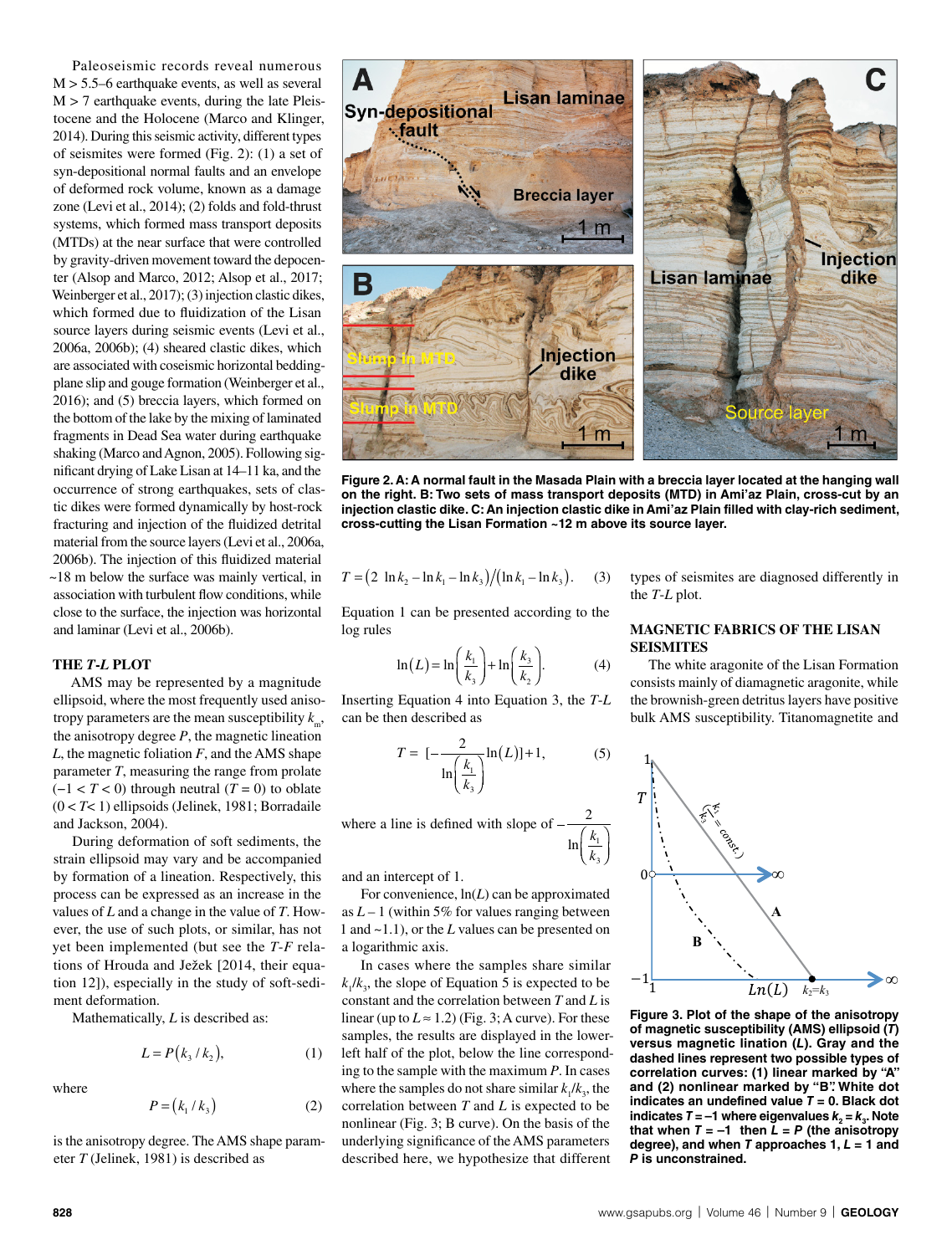magnetite are the main ferromagnetic carriers in the detrital laminae (e.g., Levi et al., 2006a, 2006b, 2014).

We analyzed 588 samples of different seismite types, located in sites that are spread along ~80 km of one of the main segments of the DSB (Fig. 1A; Table DR1 in the GSA Data Repository<sup>1</sup>). Two outcrops consisting of undisturbed beds act as reference layers, and are made up of alternating white aragonite and brownish-green detritus from the Ami'az Plain (Fig. 1B). In order to test the effect of strain along the folded layers, and the effect of the material properties on the AMS parameters, the *T* and *L* values are presented in two *T*-*L* plots: (1) seismites formed of alternating aragonitedetritus laminae; and (2) seismites formed solely of detritus. Detailed AMS analysis was carried out along the folded layers.

## **RESULTS**

Figure 4A shows the *T*-*L* plot [i.e., ln(*L*) values are displayed along the *x* axis] of seismites composed of aragonite layers. The correlation obtained in this plot was linear and relatively high. Based on the seismite types, three main groups were obtained along the same correlation curve. Group A ranges from  $T = 0.61$  up to  $T =$ 0.98 and  $L = 1$  up to  $L = 1.002$ , and includes the reference layer, breccia layers, and sedimentary layers near the faults. Group B ranges from *T*  $= 0.3$  up to  $T = 0.76$  and  $L = 1.004$  up to  $L =$ 1.014, and includes damage zones and gouges. Group C ranges from  $T = -0.16$  up to  $T = 0.6$  and  $L = 1.004$  up to  $L = 1.022$ , and includes folds. Detailed analysis of the folds shows that the values of *L* and *T* are arranged along the correlation curve, depending on the structural domains within the fold itself (Tables DR2 and DR3).

The *T*-*L* plot of folded layers and clastic dikes formed of injected detritus (Fig. 4B)

shows that the correlation obtained for the folds (Group D) is linear and relatively high, whereas that obtained for the vertical and horizontal injections (Group E) are nonlinear and relatively low and high, respectively. The folded detrital layers are similar to the aragonite layers, in that their horizontal layers have high *T* and low *L* values. On the other hand, vertical layers in the forelimbs have low *T* and high *L* values (Tables DR2 and DR3). In clastic dikes where the material was injected horizontally, the values of *T* are high and the values of *L* are low, whereas in vertical and turbulent injections the values of *T* are low and the values of *L* are intermediate to high.

## **DISCUSSION AND CONCLUSIONS**

In order to relate magnetic fabrics of sedimentary rocks with different deformation processes, it is beneficial to look at data sets in different ways, since all the bi-parametric plots such as *L*-*F* (Parés and van der Pluijm, 2002, 2003;), *P* – *k*m (e.g., Ferré et al., 2014), and *T*-*P* (e.g., Cifelli et al., 2009) quantify some aspect of the magnetic ellipsoid shape. It is noteworthy that none of the above-mentioned plots have been tested for a large variety of seismites (Fig. DR1). In addition to the common bi-parametric plots, it is shown that for a certain type of material, the *T*-*L* plot allows seismites of different origins to be correlated with specific types of deformation. Accordingly, the *T*-*L* plot shows that seismite types are organized into five main groups.

Group A (Fig. 4A), including sedimentary layers near a fault and breccia layers, is characterized by high *T* and low *L* values. The values *T* and *L* (site average) of the breccia layers reflects the suspension and the re-deposition processes that occurred during earthquake events over the lake floor. The 'sedimentary' *T* and *L* values characterizing these layers is evidence of these processes (Fig. 4A; Fig. DR2b). In some cases,

the flow above the hangingwall was to the west (Figs. DR2b and DR2c), opposite to the direction of the regional transport that is expected to move eastward toward the depocenter of the basin (Alsop and Marco, 2012; Weinberger et al., 2017). It is reasonable to assume that those processes could have lasted hours or even several days after the event.

Group B (Fig. 4A), including the damage zones, gouges (polygon #B), and Group C of folds (polygon #C), are characterized by a linear trend extending to low *T* and high *L* values. During the faulting, the damage zones and the gouges were associated with an inelastic deformation (Levi et al., 2014). This deformation is expressed by the formation of a magnetic lineation and a decrease in oblateness, as identified by the negative linear correlation curve reaching to  $L = 1.014$  and  $T = 0.3$  (Fig. 4A). It was previously demonstrated that the formation of this magnetic fabric did not take more than a few seconds (Levi et al., 2014). The strain magnitude of the folds, indicating a significant shortening, is likely to be higher than that of the damage zones. Indeed, in the *T*-*L* plot, the folds have high *L* values (up to 1.023) and low *T* values (up to −0.4). *L* and *T* values of several structural domains of the folds (i.e., forelimbs, hinges) are located at the extreme end of the *T*-*L* curve or at the overlapping zone with Group B (Fig. 4A; Fig. DR3a). This indicates that the deformation along the folded layers is heterogeneous (e.g., Weinberger et al., 2017).

Group D includes folded detritus layers and injection clastic dikes (Group E) infilled by detrital material (Fig. 4B). Figure 4B shows that the *T*-*L* trend is linear, with a steeper slope than that of the aragonite layers, consistent with a smaller value of *P*. The original *P* of the aragonite reference layer is higher (1.028) than that of the detrital reference layer (1.016).



**Figure 4. A: Plot of the shape of the anisotropy of magnetic susceptibility (AMS) ellipsoid (***T***) versus magnetic lination (***L***) for different seismite types containing aragonite material. Black line marks the linear correlation curve (***y* **= –55***x* **+ 1; R2 = 0.95). B:** *T***-***L* **plot of different seismite types containing detrital material. Black line marks the linear correlation curve of the folds**   $(y = -84x + 1; R^2 = 0.96)$ , and the green solid and dashed lines mark the nonlinear correlation curves of the vertical  $(y = -0.4$ lnx  $-$  2; R<sup>2</sup> = 0.68) and the horizontal ( $y = -0.3$ lnx  $-$  1.4; R<sup>2</sup> = 0.94) injections, respectively.

[<sup>1</sup>GSA Data Repository item 2018308, Tables DR1–DR3 \(AMS data\), Figure DR1 \(common biparametric plots\), Figure DR2 \(AMS fabrics\), and Figure DR3](http://www.geosociety.org/datarepository/2018/)  (*T*-*L* plot of folds), is available online at http://www.geosociety.org/datarepository/2018/, or on request from editing@geosociety.org.